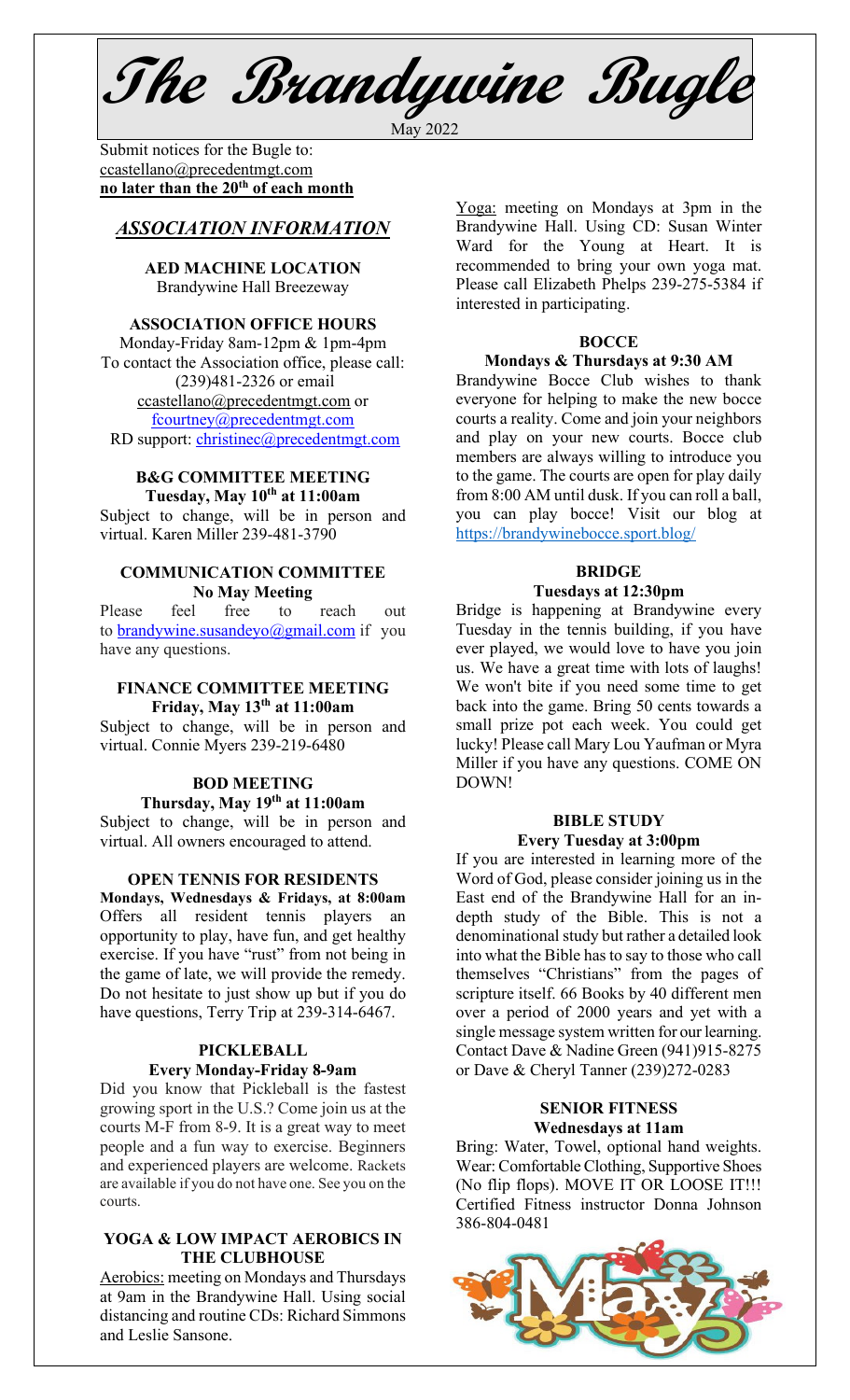#### **MAHJONGG Wednesdays at 1-3pm**

Welcome back-Mahjongg ladies!! We will be meeting on WEDNESDAYS 1-3pm play time. Wear your mask if you choose, bring your card and the fun begins. Meeting room is the Brandywine Hall. Please contact Kay Wyatt if you have any questions. 239-322-4208.

#### **SENIOR YOGA Fridays at 3pm**

Bring Yoga Mat and water (option to use chair). Improve strength, flexibility, and range of motion. Certified instructor.

Donna Johnson 386-804-0481

# **WOMEN'S ASSOCIATION No May Meeting**

Women's Assoc next meeting will be in October. Call Karen Miller 239-481-3790 if you have any questions.

#### **ACTIVITIES MEETING Monday, May 2nd at 11am**

Please join us to keep Activities vital to our community spirit. Brandywine events need volunteers to make sure we continue to move forward in hosting events that all residents can participate in and enjoy.

# **BINGO**

#### **Wednesday, May 4th & 18th at 7pm**

Bring your own dauber or purchase one for \$2. March's Big Winners: 3/06/22; We had 77 people attend Bingo tonight and we paid out \$1150, each regular bingo paid \$50. Game 11 was in 3 parts, \$50 for regular bingo, the letter X was won by Barb Hambleton and paid \$250, and the coverall was won by Dave Schweigert and paid \$250. 3/20/22; There were 83 bingo players tonight and we paid out \$1220. Each regular bingo game paid out \$50. We had an extra bingo game as part of the jackpot which paid out \$140 to Jackie O'Keeffe. The letter X was won by Jack Hatfield which paid \$250. and the coverall game for \$250 was won but Kay Ecoff. It is asked of Bingo players to please bring in the exact amount for their cards- it makes the job of the money takers so much easier.

# **MUSIC AND DANCING Thursday, May 5th from 6-8:30pm**

Music and dancing in the driveway on Thursday, May 5<sup>th</sup>. All are invited! 1243 N. Brandywine Cir. BYOB, a chair, and a snack if you would like. Contact Wilma Randall with any questions.

#### **SINGLES' CLUB Thursday, May 5th at 6:00pm**

April, we covered a lot of different and interesting territory. Our first stop was at the LaBelle library. Here, we viewed the traveling exhibit from the Smithsonian, which explained about water. Next, we stopped at LaBelle Honey, where they produce their own product. Several different varieties were available. Time for lunch, so we headed to The Quart

Restaurant. The food was delicious and very reasonably priced. If you're ever in LaBelle, I highly recommend it. On our way home, we stopped in Alva. This was a step back in time. We saw the one room post office and some nice scenery along the river-Old Florida. Our last stop was in Olga. This is home to the Franklin Lock. There's a museum and a park there; something for everyone. We will NOT meet during the months of May and June. Our next meeting will be July 7, poolside, weather permitting. If not, we'll meet at 1246 Hazeltine Dr., where you will need to BYO chair and refreshment. Please bring new ideas researched prior to our meeting. Also, bring calendars/ planners to avoid scheduling conflicts. Thank you. Dianne Truslow

#### **KENTUCKY DERBY PARTY Saturday, May 7th at 5:30pm**

Our Brandywine horse races will begin again after the DERBY. 1st Brandywine horse race begins at 5:45. 6pm, sandwiches are distributed & guests eat while watching the DERBY on TV. Dessert will be served. Tickets for 50/50 raffle also will be sold. LADIES: A DERBY HAT CONTEST WILL OCCUR, SO DECORATE YOUR HAT FOR THE HAT CONTEST. **Sign up will be Monday, May 2nd 1:00-3:00** the cost is \$15.00/person. Join in the fun of this great party, bring your money for placing your bets on your favorite horse for each race. Total # of races will be 6. Contact Kay Wyatt @ 239-322-4208 for more info.

**NEEDED:** Artificial flowers, buttons, bows, or scrap fabric to be used to decorate hats for the 'Kentucky Derby Party**'** May 7th. Please drop-off items to the craft room and plan to come decorate YOUR hat on **May 4th**. Stay tuned for further details. Call Chanda if questions 239-703-7644.

# **BOOK CLUB Tuesday, May 10th at 10am**

Come to the tennis clubhouse to share your reading experiences. Fully vaccinated readers may forego a mask, all others should continue to mask for their own safety. We will attempt to socially distance in the space as attendance allows. Nancy O'Keeffe 466-0476

#### **GREETING CARD MAKING Wednesday, May 11th at 10am**

Card Making will be held in the craft room. All materials are available so just come and create or copy sample greeting cards. Make as many as time allows. Everyone is encouraged to bring \$1 to go toward purchasing envelopes. If you have questions, contact Chanda at 239- 703-7644. Hope to see you there.

# **CHAIR VOLLEYBALL Wednesday, May 11th & 25th at 7pm**

Join us in the Brandywine Hall and bring a neighbor! If you have any questions, please call Chuck Licari (586) 995-7647.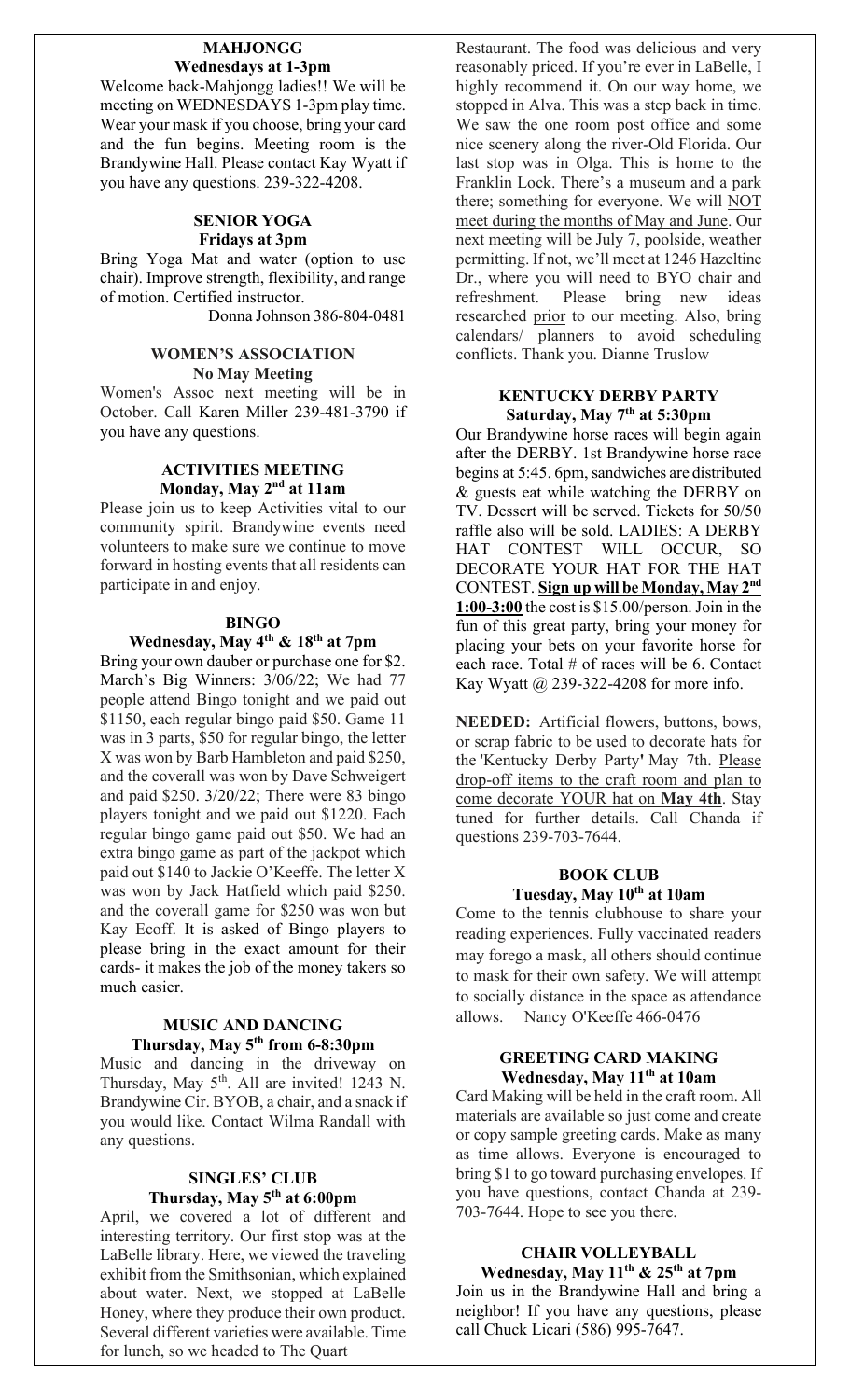## **THIRSTY THURSDAY Thursday, May 12th 4:30pm**

Thirsty Thursday is back at the Pool area and Clubhouse. Curries BBQ food truck will be back. No need to cook dinner. Several dining options: poolside, inside the clubhouse or takeout.

# **MEN'S CLUB Saturday, May 14th at 9:00am**

This is an open invitation to all Brandywine Men to enjoy good fellowship and a hearty breakfast at the MyerLee Country Club. If you have never attended a breakfast, now is the time to meet your neighbors. Please call Paul Thompson for reservations, (508) 345-1032/ [ptflyers@msn.com](mailto:ptflyers@msn.com).

# **TRIVIA**

# **Monday, May 16th 7pm**

Trivia's been lots of fun all winter! Looking forward to more excitement this spring and summer, the next Trivia game will be held on Monday evening May 16th. BWH doors open at 6:30 PM, play starts at 7:00, no late entries. \$5.00 per person, pay at door, BYOB or snacks for your table. Six person teams max. We can help place you on a team if needed. Come out and have some fun!

#### **LUNCH BUNCH IS BACK Friday, May 20th at 11:30 AM**

The Lunch Bunch restaurant for May is The Clam Bake Restaurant located at the Island Park Shopping Center, 16520 S. Tamiami Trail/SR 41 Fort Myers. This restaurant is just a little south of Lowe's. **Please arrive no later than 11:30**. We will be able to order from the menu and the tip will be included in the check. Looking forward to seeing you all there. It will be a good time. The lunch date is May 20th and the deadline to register is May13. Please register by calling Janaan Schlagel @ 515-401-2346. Please join us for our first outing of the season!

#### **PIEROGI FESTIVAL DINNER DANCE Saturday, May 21st at 5:30pm**

Brandywine Bocce Club's executive Eenie Caton, presents her home- made, special recipe, potatoes and cheese filled pierogi. Join us for a taste of real pierogi! Spiral sliced ham, applesauce, broccoli/raisin salad and dessert will round out the menu. DJ Tom will be on hand to provide dance music and perhaps a Polka or two! The date is Saturday May 21 in Brandywine Hall. Dinner is from 5:30 to 6:30, with dancing from 6:30 to 9:30. The cost is \$20/per person, BYOB. Sign up will be on **Monday May 9 and May 16** from 1 to 3pm. Cash or checks to BBCI.



#### **LOOKING AHEAD:**

# **THIRSTY THURSDAY/ FOOD TRUCK SCHEDULE 2022**

No reason to cook. Please put the following dates on your schedule:

| June 9  | Munchies Smokehouse |
|---------|---------------------|
| July 14 | <b>Hungry Pony</b>  |

# **THE FAMOUS BOCCE CLUB PANCAKE BREAKFAST Saturday, June 11th at 8:30am**

The Brandywine Bocce Club announces the return of our Famous Pancake Breakfast on Saturday morning June 11th from 8:30 AM 'til 10:00. All residents, family and friends are invited to attend. Seating is available indoors in Brandywine Hall or breakfasts can be takeout. The cost is \$10.00 per person. Sign up in BWH from 1:00 to 3:00 PM on Monday June 6th.

#### **NEW RESIDENTS**

- **John & Lynne Baudanza, 7014 W. Brandywine Cir.**
- **Margaret & Gary Lampka, 1227 Broadwater Dr.**
- **Donald & Elgean Vogler, 1311 S. Brandywine Cir.**

#### **IN MEMORIAM**

We lost cherished Brandywine a resident: Carmine Yannie

#### **HELP WANTED MEN & WOMEN**

On  $\overline{May 9th}$  at 12:30 we plan on starting to redo the valances for the Brandywine Hall. Upholstery or sewing experience helpful but not necessary. If you would be interested call Rosemary King 239 288 7533.

#### **VOLUNTEERS NEED IN REMEMBRANCE GARDEN**

Volunteer are needed to help lay mulch at the community's Remembrance Garden (S. Brandywine at Turnberry) at 9am on Wednesday, May 11<sup>th</sup>. Please bring gloves if you have them; if not, we will provide. No gardening experience is needed; your help will be sincerely appreciated. Please contact Joan Peer (586)255-1955 or Ann Gergar (248-891- 0837 with any questions or to let them know you can come.

# **AED/CPR CLASS**

There is room for those interested in the May 13<sup>th</sup> class for AED/CPR. Send me your name on email with telephone number or call. My email is: jamuff@aol.com and my phone is 757 871-9667.

#### **FOOD DRIVE**

After a two-year hiatus because of covid-19, the Letter Carrier Food Drive will be held on Saturday, May  $14<sup>th</sup>$ . This is the nation's largest one-day food drive. Food collected in our area will be distributed to the Harry Chapin Food Bank; all food collected will be distributed at